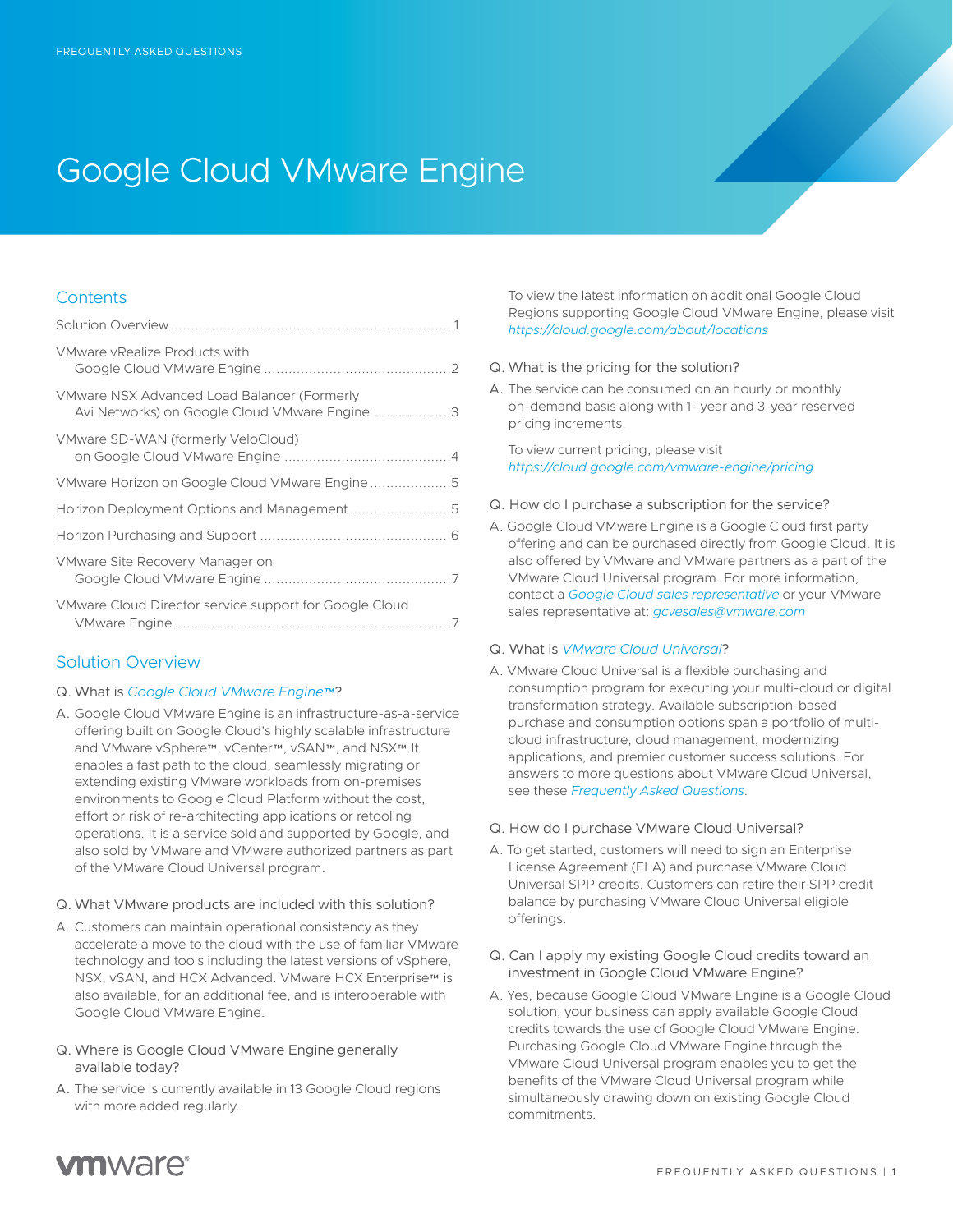- Q. Can I apply my existing VMware Cloud Universal credits toward a subscription for Google Cloud VMware Engine?
- A. You can work with your VMware Sales Account Executive and Customer Success Executive to plan for a Google Cloud VMware Engine subscription redemption activity. Exception: this does not apply to customers who purchased VMware Cloud Universal SPP credits through Amazon Marketplace Private Offer.
- Q. Can I use previously purchased VMware SPP or HPP-S credits for the VMware Cloud Universal program?
- A. No, SPP credits purchased out of the program are not allowed to be used within the program.
- Q. Does Google Cloud offer special programs to help companies with cloud migration planning?
- A. Absolutely! Google Cloud offers a *[Rapid Assessment and](https://cloud.google.com/solutions/cloud-migration-program)  [Migration Program](https://cloud.google.com/solutions/cloud-migration-program)* (RAMP), inclusive of a complementary assessment, with tools to help you understand your inventory and develop a migration game plan. Google Cloud also offers committed use discounts for one- and three-year terms with monthly and prepay upfront. Additionally, VMware offers oneand three-year subscriptions through the VMware Cloud Universal program, and customers may be eligible for the VMware Cloud Acceleration Benefit (CAB).

#### To learn more about RAMP, visit: *<https://cloud.google.com/solutions/cloud-migration-program>*

For more information about committed discount programs, please contact your Google Cloud or VMware sales representative.

- Q. Who provides Support for Google Cloud VMware Engine?
- A. Google provides Support for the service.
- Q. Where do I go to onboard and redeem Google Cloud VMware Engine?
- A. Once available, you will go the VMware Cloud Console at *[vmc.vmware.com](https://vmc.vmware.com)* to onboard and redeem, as you would do for other offerings in the VMware Cloud Universal program.
- Q. Are there additional VMware products that have been integrated and validated for interoperability with Google Cloud and Google Cloud VMware Engine?
- A. Yes, the number of VMware integrations continues to grow. This document will provide more information on the vRealize, Horizon™, SD-WAN, and NSX Advanced Load

Balancer™ capabilities with Google Cloud and Google Cloud VMware Engine.

# VMware vRealize Products with Google Cloud VMware Engine

- Q. Which vRealize products and versions are tested and supported for Google Cloud VMware Engine?
- A. Both vRealize on-premises software and vRealize cloud versions are tested and supported with Google Cloud VMware Engine.

Please see the *[Product Interoperability Matrix](https://interopmatrix.vmware.com/MultiCloud)* for version details.

- The products supported include: vRealize Operations™, vRealize Automation, vRealize Network Insight™, vRealize Operations Cloud™, vRealize Automation Cloud™, and vRealize Network Insight Cloud™.
- The vRealize Log Insight™ software on-premises and cloud versions are currently not supported.
- Q. What are the sales channels for these vRealize products?
- A. VMware will sell the vRealize products using its standard sales channels.
- Q. Who supports the vRealize products used to manage Google Cloud VMware Engine?
- A. VMware provides support directly to customers for the vRealize solutions that are incorporated with Google Cloud and Google Cloud VMware Engine.
- Q. Can customers use their perpetual licenses towards the purchase of vRealize products for Google Cloud VMware Engine (BYOL)?
- A. vRealize perpetual licenses may be deployed on-premises and used to manage Google Cloud VMware Engine as an end point.
- Q. What are the tested and supported customer deployment scenarios for the vRealize products?
- A. The tested and supported scenarios are as follows:
	- The vRealize software may be deployed on-premises and used to manage Google Cloud VMware Engine as an end point.
	- The vRealize Cloud services may be used to manage Google Cloud VMware Engine as an end point.

Deploying vRealize software directly on Google Cloud VMware Engine is not currently a supported scenario.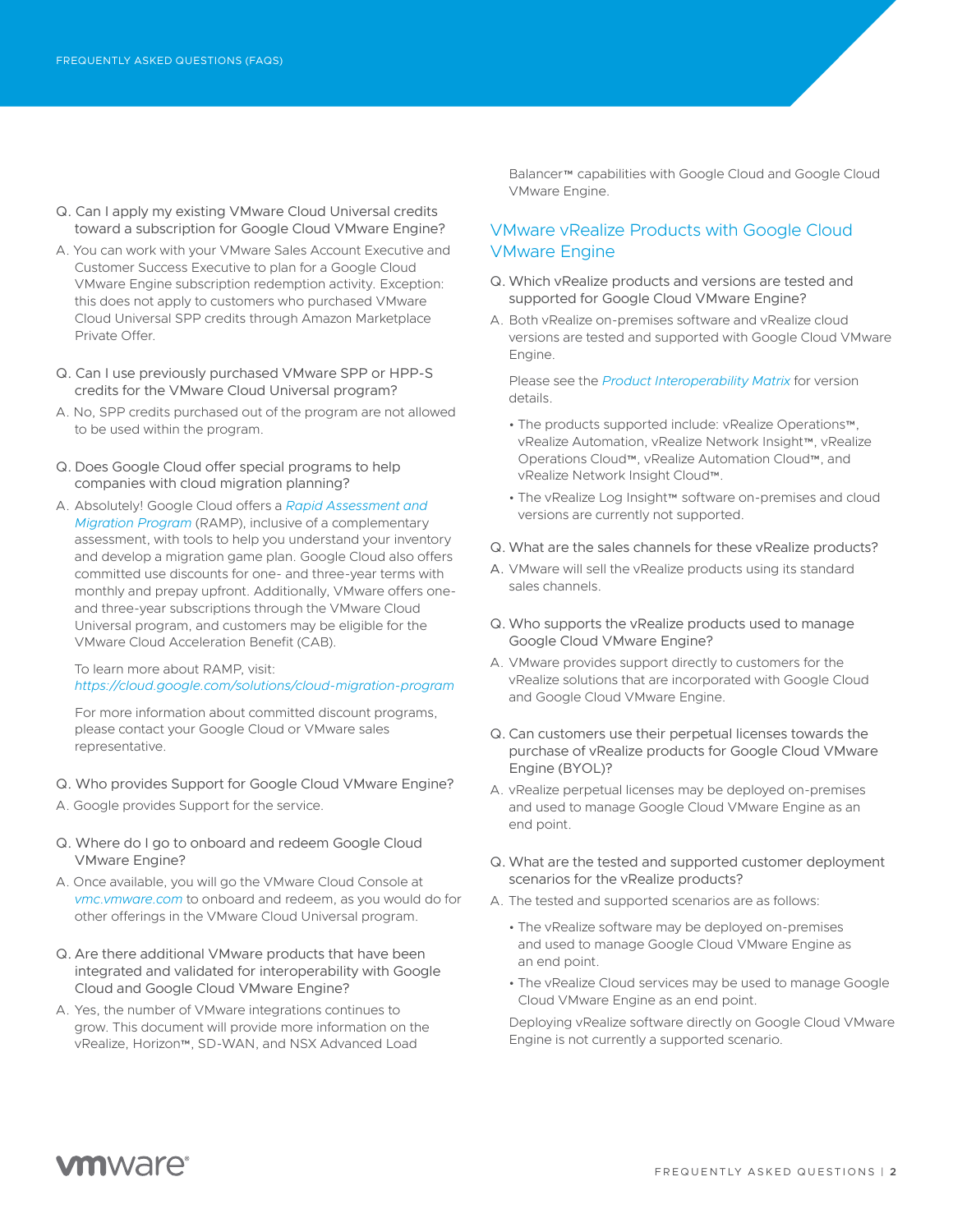- Q. How do customers purchase the vRealize cloud products?
- A. vRealize Operations Cloud and vRealize Automation Cloud services may be procured through the vRealize Suite subscription or the vRealize Cloud Universal credits. Customers with perpetual licenses may leverage the subscription upgrade program for a discount towards the purchase of vROps Cloud and vRA Cloud services.

More details on vRealize Cloud Universal are available *[here](https://www.vmware.com/products/vrealize-cloud-universal.html#general)*.

vRealize Network Insight Cloud customers may use their cloud licenses for procurement. More information on vRealize Network Insight Cloud is available *[here](https://www.vmware.com/products/vrealize-network-insight.html)*.

- Q. What are the connectivity options for vRealize products deployed on-premises managing a Google Cloud VMware Engine end point?
- A. Customers may leverage site-to-site VPNs or a Google Cloud Platform Interconnect service to access a Google Cloud VMware Engine end point from vRealize deployed in an on-premises datacenter. For more information on Google Cloud Platform Interconnect service, please visit: *[https://cloud.google.com/network-connectivity/docs/](https://cloud.google.com/network-connectivity/docs/interconnect/concepts/dedicated-overview?hl=en ) [interconnect/concepts/dedicated-overview?hl=en](https://cloud.google.com/network-connectivity/docs/interconnect/concepts/dedicated-overview?hl=en )*
- Q. Is there a free trial period for vRealize Cloud?
- A. All customers can request a free 30-day trial of vRealize Cloud prior to making a commitment to purchase.
- Q. What are the licensing implications of a customer with vRealize software migrating to vRealize Cloud?
- A. For vROps and vRA, customers may leverage the Subscription Upgrade Program to move from existing perpetual licenses to vRealize Universal subscription licenses and receive a discount towards purchase of vRealize cloud services. More details on the Subscription Upgrade Program are available *[here](https://www.vmware.com/content/dam/digitalmarketing/vmware/en/pdf/products/vmw-subscription-upgrade-program.pdf)*.

For vRealize Network Insight customers, an upgrade SKU will enable customers to receive a discount towards purchase of vRNI Cloud. More information on vRNI Cloud is available *[here](https://www.vmware.com/products/vrealize-network-insight.html)*.

- Q. What product related best practices guidelines are available for customers looking to migrate older onpremises vRealize versions to the latest vRealize version on-premises; or to vRealize Cloud?
- A. vRealize Automation:
	- On-premises to on-Premises Upgrade:
	- A vRA migration assistant service (link below) is available for customers to move from vRA 7.0 to vRA 8.0

on-premises.

- *[vRealize Automation 8 Transition Guide](https://docs.vmware.com/en/vRealize-Automation/8.4/vrealize-automation-transition/GUID-F25D8EAC-4EE8-4E3E-96B4-05E1CF3B8FF7.html)*
- On-premises to Cloud Upgrade:
- A similar migration assistant service helping customers migrate from on-premises to vRA cloud is in development. Once it is available, this FAQ will be updated.

vRealize Network Insight:

- On-premises to on-premises Upgrade:
- Upgrading from vRNI older version software to the latest version is well documented in the product release notes. A link to this document is below.
- *[Upgrading vRealize Network Insight](https://docs.vmware.com/en/VMware-vRealize-Network-Insight/6.2/com.vmware.vrni.install.doc/GUID-68BB7850-2051-4B9A-8AC7-B928BE54A8D0.html)*
- On-premises to Cloud Upgrade:
- Backup and restore procedures for migrating customers from on-premises to cloud variants are outlined in the document below.
- *[About Backing up and Restoring of Deployment Data](https://docs.vmware.com/en/VMware-vRealize-Network-Insight/6.2/com.vmware.vrni.using.doc/GUID-73C42DDB-F52B-4AE7-B21B-E2D31F2A3A2F.html)*

vRealize Operations:

- Procedures for migrating content from on-premises vROps to vROps Cloud are captured in the below links:
	- *[Managing Content](https://docs.vmware.com/en/VMware-vRealize-Operations-Cloud/services/config-guide/GUID-DA2E5876-B51D-4A51-AB58-12605181A1BA.html)*
	- *[Importing Content](https://docs.vmware.com/en/VMware-vRealize-Operations-Cloud/services/config-guide/GUID-891BD726-A169-4163-A08A-08D79BD23AB1.html)*

### VMware NSX Advanced Load Balancer (Formerly Avi Networks) on Google Cloud VMware Engine

- Q. How does NSX Advanced Load Balancer (Avi)™ enhance Google Cloud VMware Engine?
- A. NSX Advanced Load Balancer Enterprise Edition provides a rich set of features with elastic scale, automation workflows and observability to help accelerate your moves to Google Cloud VMware Engine. NSX Advanced Load Balancer provides seamless and consistent application delivery in both Google Cloud VMware Engine and connected on-premises data center environments. In addition, NSX Advanced Load Balancer for Google Cloud VMware Engine provides better scalability with auto-scale capabilities, so that capacity can grow based on demand.
- Q. How does NSX Advanced Load Balancer (Avi) integrate with Google Cloud VMware Engine?
- A. NSX Advanced Load Balancer integrates as an attached load balancing solution, with communication between the Avi Controller, NSX-T Manager and vCenter with Google Cloud VMware Engine and the on-premises data center. Communication takes place between the Avi Controller, the NSX-T Manager. This integration enables NSX Advanced Load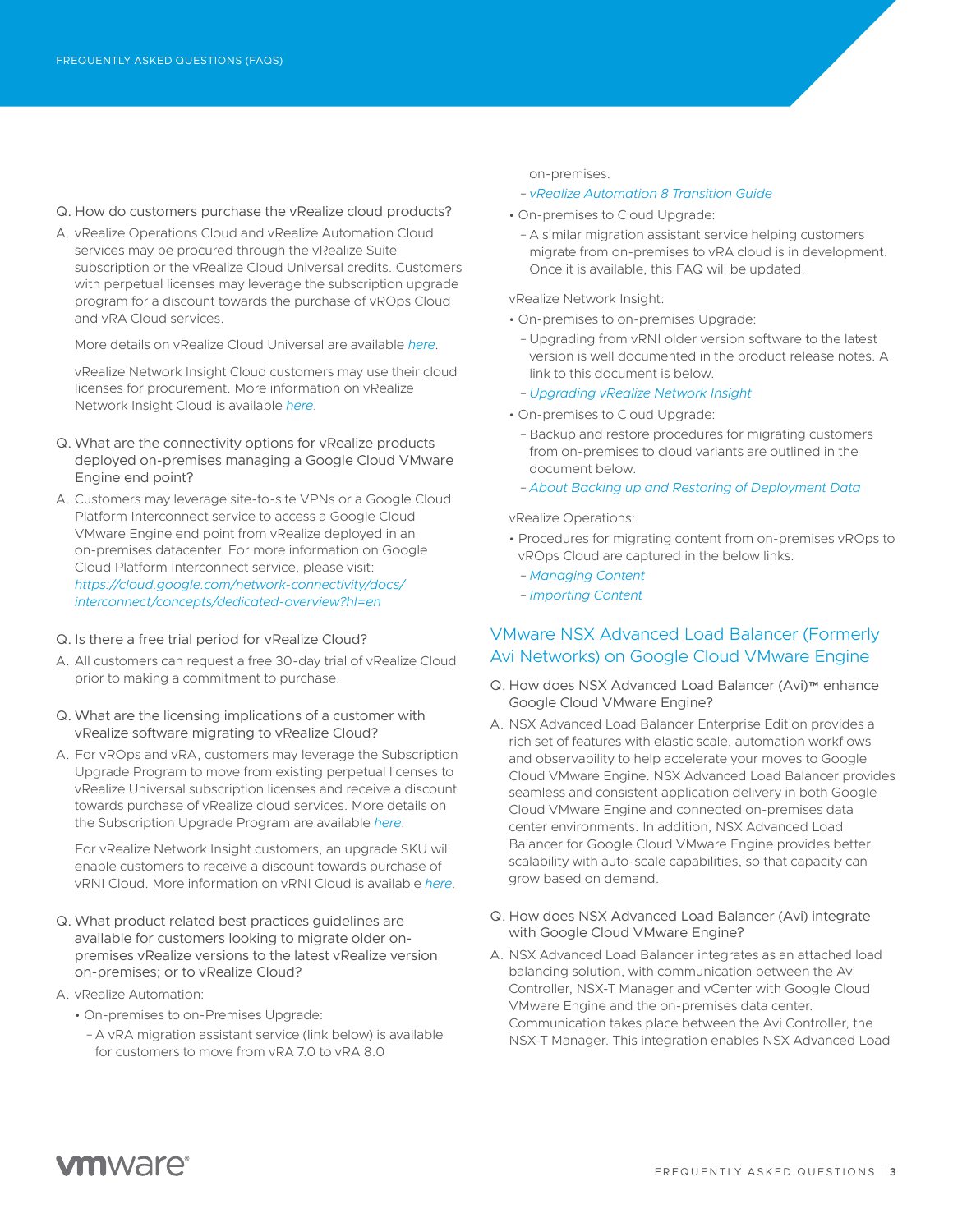Balancer to deploy and manage Service Engines automatically based on demand, providing for an elastic, automated approach to load balancing.

- Q. Where is NSX Advanced Load Balancer (Avi) installed in a Google Cloud VMware Engine environment?
- A. The Avi Controller resides in the customer environment, either within the Google Cloud VMware Engine or on-premises data center. Other NSX Advanced Load Balancer components run in VMs in the Google Cloud VMware Engine SDDC.
- Q. Who sells and supports NSX Advanced Load Balancer with Google Cloud VMware Engine?
- A. VMware and its partners sell NSX Advanced Load Balancer with Google Cloud VMware Engine. VMware provides support directly to customers.
- Q. What are the use cases for NSX Advanced Load Balancer in Google Cloud VMware Engine?
- A. NSX Advanced Load Balancer facilitates application delivery in Google Cloud VMware Engine for use cases such as:
	- Cloud Migration: Customers familiar with NSX Advanced Load Balancer in their private data centers can move applications to Google Cloud VMware Engine and preserve the same load balancing features and capabilities in the public cloud.
	- Data Center Extension: NSX Advanced Load Balancer can provide consistent load balancing, Global Server Load Balancing (GSLB) and Web Application Firewall (WAF) for customer applications hosted across on-premises and Google Cloud VMware Engine environments.
	- Disaster Recovery: NSX Advanced Load Balancer supports BC/DR scenarios for application availability with load balancing and GSLB features.
- Q. Which NSX Advanced Load Balancer (Avi) editions are supported on Google Cloud VMware Engine?
- A. NSX Advanced Load Balancer Enterprise Edition is supported on Google Cloud VMware Engine. NSX Advanced Load Balancer Enterprise Edition is a full-featured load balancing, GSLB, and WAF solution available for multi-cloud and hybrid cloud environments including VMware vCenter, Google Cloud Platform, and Google Cloud VMware Engine.
- Q. Can customers use their existing perpetual licenses towards NSX Advanced Load Balancer with Google Cloud VMware Engine (BYOL)?
- A. NSX Advanced Load Balancer perpetual licenses may be used when deploying Google Cloud VMware Engine for the purposes of data center migration or extension and disaster recovery.
- Q. Is there a free trial period for NSX Advanced Load Balancer?
- A. All customers can utilize a free 30-day trial of NSX Advanced Load Balancer prior to making a commitment to purchase. The trial license is included in the Avi Controller by default. Please contact your VMware sales representative for more details.
- Q. How is NSX Advanced Load Balancer (Avi) licensed and packaged on Google Cloud VMware Engine?
- A. NSX Advanced Load Balancer is licensed based on Service Cores (vCPUs consumed by the Avi data-path VMs, i.e., Service Engines). For example, two Service Engines of two vCPUs each would require 4 Service Core licenses. The Avi Controller is not licensed separately and is part of the Enterprise license.

### VMware SD-WAN (formerly VeloCloud) on Google Cloud VMware Engine

#### Q. What is VMware SD-WAN™?

- A. VMware SD-WAN, as a part of VMware SASE solution, delivers rich experience when users in branch, campus and remote working locations access their workloads in Google Cloud VMware Engine. The solution provides optimal, reliable, and efficient access for these users via the nearest VMware SASE Point of Presence (PoP) to the front door of Google Cloud. The connectivity between the SD-WAN Gateway at the SASE PoP and the Cloud Router is done using the centralized VMware SD-WAN Orchestrator. This connectivity leverages BGP peering over IPSec tunnel for dynamic reachability between users and Google Cloud.
- Q. Is SD-WAN or SASE sold by VMware or by Google?
- A. SD-WAN and SASE solutions are sold and supported by VMware and authorized VMware partners.
- Q. What Google Cloud VMware Engine customer issues does VMware SD-WAN solve?
- A. Connecting a distributed workspace to the enterprise network that now lives in the cloud and/or on-premises poses great challenges. VMware SD-WAN offers a reliable, scalable, highly available, and secure connectivity method to the Google Cloud Platform and Google Cloud VMware Engine workloads and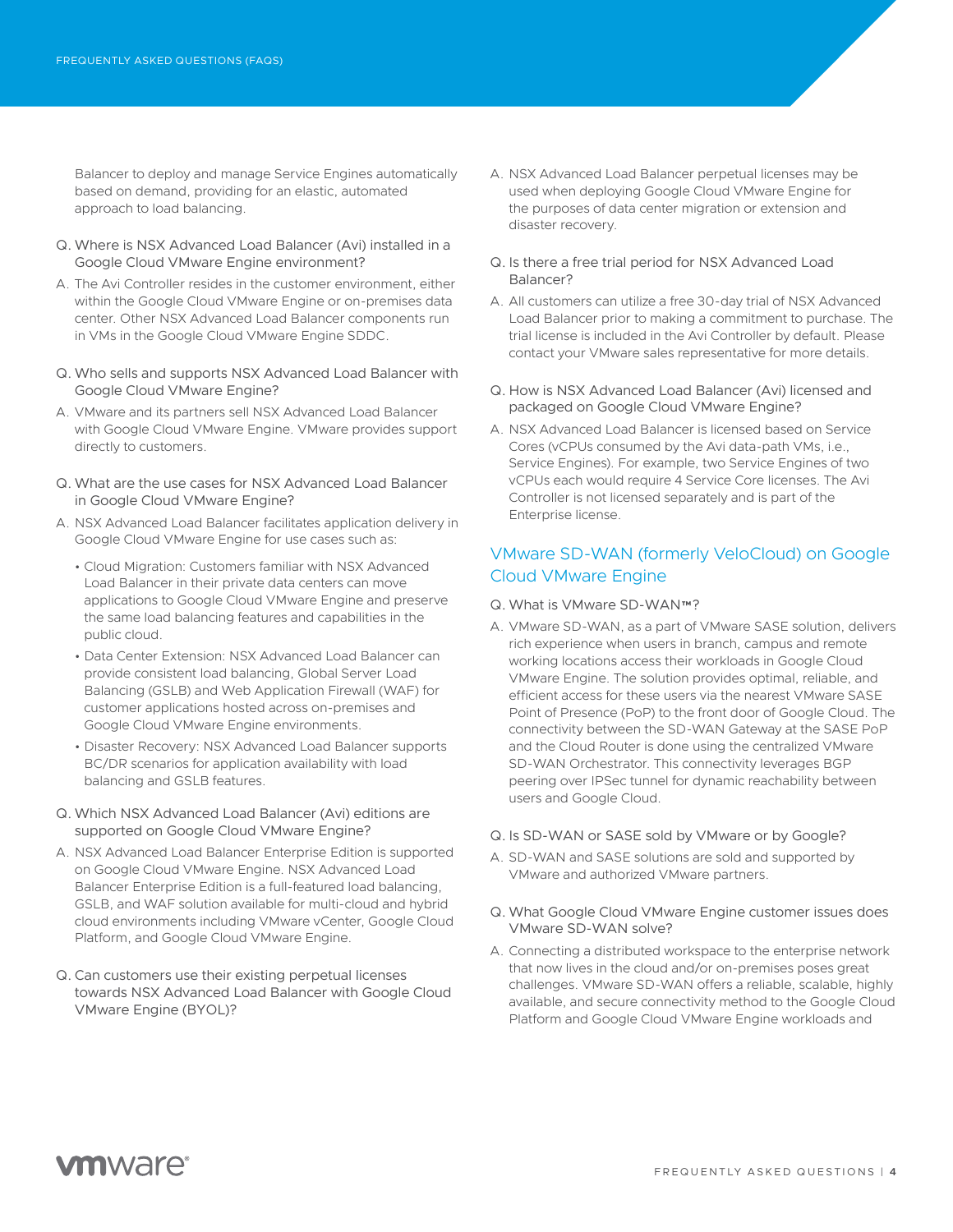provides the optimized network needed for assured application performance.

- Q. What are the use cases for VMware SD-WAN and Google Cloud VMware Engine?
- A. VMware SD-WAN provides reliable, scalable, highly available, and secure connectivity to both your Google Cloud VMware Engine and on-premises data centers.
	- Virtual Desktop Infrastructure (VDI): VMware SD-WAN ensures that the users working from home or anywhere all get that same increased and consistent experience when going over the internet by prioritizing virtual desktop traffic over other traffic and provides expanded WAN bandwidth by bonding all available links.
	- Data center expansion and/or consolidation: In the case of unplanned projects, seasonal spikes or temporary events requiring additional resources to be spun up in Google Cloud VMware Engine. The VMware SD-WAN Gateways can be deployed worldwide, with high availability to meet increased network loads.
	- Enterprise network extension: In the event the Google Cloud VMware Engine SDCC cannot be deployed in a region where the users are, it may be beneficial to extend SD-WAN from the branches to the SD-WAN Gateway nearest to the Google Cloud VMware Engine. The SD-WAN Gateways will then provide connectivity with the Google Cloud network.
- Q. Where do I find more information about Google Cloud VMware Engine and VMware SD-WAN?
- A. Details about VMware SASE and VMware SD-WAN can be found *[here](https://sase.vmware.com)*.
- Q. What is the value to customers of VMware SD-WAN?
- A. Connecting a distributed workspace to the enterprise network that now live in the cloud and/or on-premises poses great challenges. VMware SD-WAN offers a reliable, scalable, highly available and secure connectivity method to Google Cloud and Google Cloud VMware Engine workloads and provides the optimized network needed for assured application performance.
- Q. Where do I find more information regarding Pricing and Packaging of SD-WAN?
- A. Details on Pricing and Packaging can be found *[here](https://sase.vmware.com/products/pricing-and-configurations)*.
- Q. What version of the VMware SD-WAN edges are tested and supported for Google Cloud VMware Engine?
- A. VMware SD-WAN Gateways and Orchestrators running version 4.3.0 and newer are supported.
- Q. In what Google Cloud VMware Engine VMware platform versions has the VMware SD-WAN products been tested on?
- A. The VMware SD-WAN Edges and Gateways are not deployed in the Google Cloud VMware Engine SDDC stack itself but rather in native Google Cloud. There is no dependency on vSphere, vSAN, and NSX versions in the Google Cloud VMware Engine nor the on-premises data center.

#### VMware Horizon on Google Cloud VMware Engine

#### Q. What is VMware Horizon™?

A. VMware Horizon enables a digital workspace with the efficient delivery of virtual desktops and applications, from on-premises to the cloud, with an unmatched end-user experience. It offers an agile, cloud-ready infrastructure that adapts to change, modernizes desktop operations for best-in-class management, and provides end to end security to keep data secure while seamlessly integrating with the VMware technology ecosystem to build a complete digital foundation.

Horizon offers these key benefits:

- Hybrid cloud delivery, management, and scale Efficiently deploy and easily scale virtual desktops and apps across private and public clouds, all managed from a single control plane.
- Modernized management simplifies and speeds deployments – Modernize management with the deployment of fullfeatured, personalized virtual desktops and apps in seconds by leveraging Instant Clone, VMware App Volumes, and VMware Dynamic Environment Manager. These leadingedge technologies simplify and centralize management, save time, and reduce costs, while providing the customization and personalization required by end-users.
- End-to-end security from a trusted partner Secure delivery of virtual desktops and apps to protect your network and data center—powered with intrinsic security built into your VMware infrastructure.
- Unique integration with VMware technology Leverage VMware's virtualization heritage and SDDC and digital workspace leadership for Horizon management, networking, security, and user experience benefits.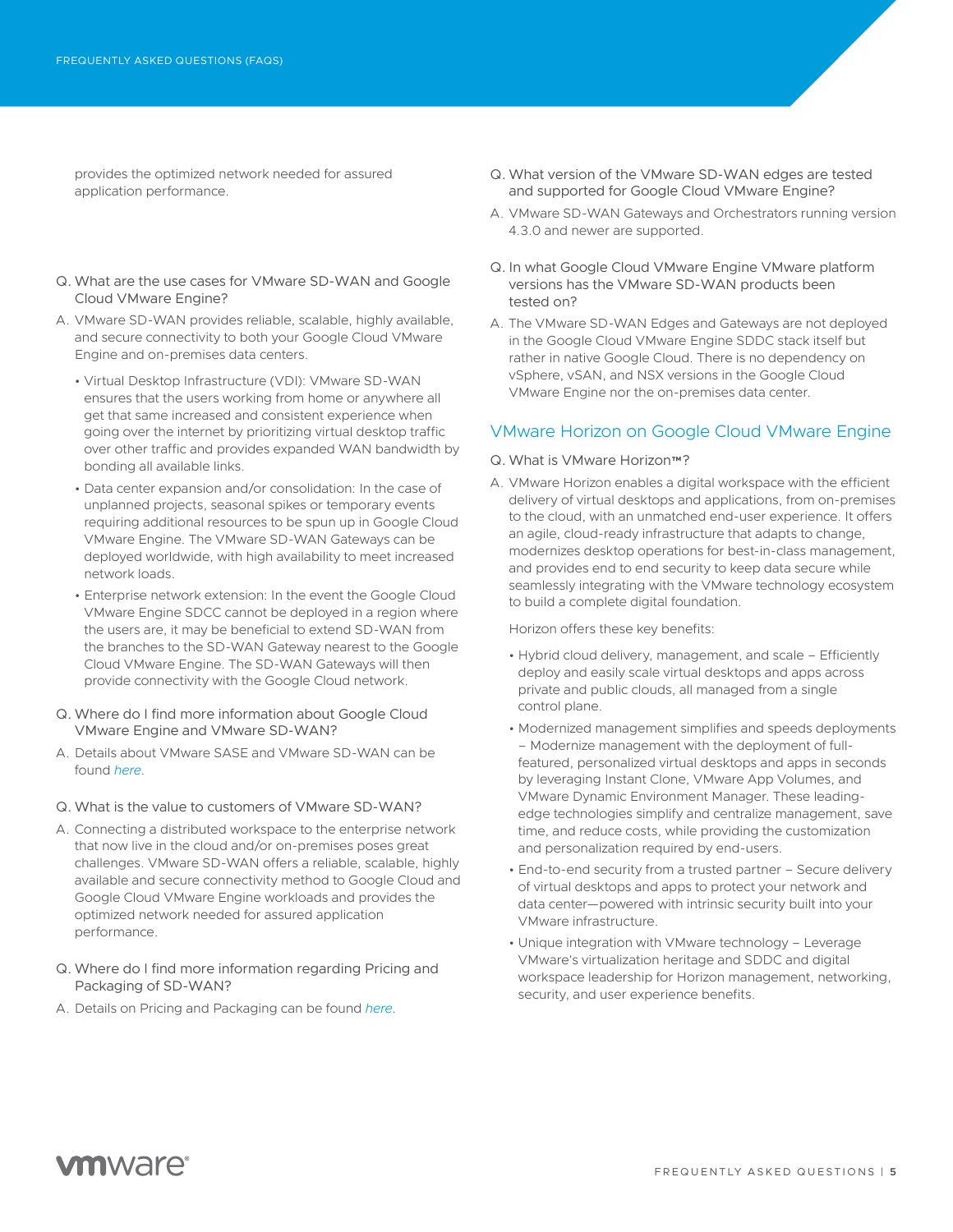### Horizon Deployment Options and Management

- Q. Which version of Horizon is supported in Google Cloud VMware Engine?
- A. Please see the *[Product Interoperability Matrix](https://interopmatrix.vmware.com/MultiCloud)* for version details.
- Q. Are there best practices available to help deploy Horizon on Google Cloud VMware Engine?
- A. Yes. Information is available in the *[Google Cloud](https://techzone.vmware.com/resource/horizon-on-google-cloud-vmware-engine-architecture#deployment-options)  [VMware Engine Horizon Deployment Options](https://techzone.vmware.com/resource/horizon-on-google-cloud-vmware-engine-architecture#deployment-options)* or from your VMware representative.
- Q. Does Horizon on Google Cloud VMware Engine have feature parity with the use of VMware Horizon on-premises or on other public clouds?
- A. For up-to-date support information, please see *[KB Article](https://kb.vmware.com/s/article/81922?lang=en_US&queryTerm=VMware+Horizon+on+google+cloud+vmware+engine)  [81922](https://kb.vmware.com/s/article/81922?lang=en_US&queryTerm=VMware+Horizon+on+google+cloud+vmware+engine)*.
- Q. Can I use VMware ThinApp™ in Horizon on Google Cloud VMware Engine?
- A. Yes, but it is not included in the Horizon Subscription and must be purchased separately.
- Q. Can I migrate my existing desktops and apps to Google Cloud VMware Engine or operate a hybrid environment that consists of on-premises and Google Cloud VMware Engine-based Horizon workloads?
- A. Yes. Since Horizon is the same whether it's running on-premises or in Google Cloud VMware Engine, you can use the same machine images, application packages, and processes you currently use. You're able to seamlessly link on-premises and Google Cloud VMware Engine-based environments together for a migration or as part of a modern, scalable, hybrid remote work solution!
- Q. Can Horizon be deployed as a standalone environment within Google Cloud VMware Engine?
- A. Yes. You're free to migrate, operate a hybrid environment, or deploy a standalone Horizon pod directly into Google Cloud VMware Engine.
- Q. Are GPU-based workloads supported in Horizon on Google Cloud VMware Engine?
- A. Not at this time, as there is not a GPU-enabled Google Cloud VMware Engine instance available.
- Q. Does Google manage the Horizon Environment?
- A. No. Google Cloud VMware Engine is owned and managed by Google, but Horizon is a workload that runs on Google Cloud VMware Engine. As such, the customer is responsible for deploying, managing, updating, and configuring the Horizon infrastructure as well as the desktops and applications.

#### Horizon Purchasing and Support

#### Q. How is Horizon on Google Cloud VMware Engine licensed?

A. A Horizon subscription license is required to use Horizon on Google Cloud VMware Engine, which can be acquired through VMware partners or VMware directly. Public Sector customers have the option to use the Horizon term license on Google Cloud VMware Engine. To use Google Cloud VMware Engine, you must have an active Google Cloud subscription with the Google Cloud VMware Engine service.

For more information, check out the *[VMware Horizon FAQ](https://www.vmware.com/content/dam/digitalmarketing/vmware/en/pdf/products/horizon/vmw-horizon-faqs.pdf)*.

- Q. What if I currently have a perpetual Horizon license?
- A. You will need to upgrade your license to a Horizon subscription license via the *[Horizon Subscription Upgrade Program](https://www.vmware.com/promotions/2019-subscription-upgrade-program-horizon.html)* or to a Horizon term license.

Please contact your VMware representative for more information.

- Q. How do I purchase VMware Horizon?
- A. VMware Horizon is available through *[VMware sales reps](https://www.vmware.com/company/contact_sales.html)*, authorized *[VMware resellers](https://partnerlocator.vmware.com/#sort=relevancy)* and desktop competency partners, or through the *[VMware Store](https://store-us.vmware.com/)*. For more information, visit *<https://www.vmware.com/go/horizon>*.

#### Q. Who do I call for Google Cloud VMware Engine support?

A. Google Cloud VMware Engine is fully supported by VMware, but because it's a Google Cloud service you should contact your Google support team. Google will work with VMware as needed to address any issues.

#### Q. Who do I call for Horizon support?

A. Since Horizon is managed by the customer, even on Google Cloud VMware Engine, customers should contact *[VMware](https://www.vmware.com/support/services.html)  [support](https://www.vmware.com/support/services.html)* or VMware partners for assistance.

#### Q. Is there a free trial available?

A. Yes. You can register for a *[90-day free trial of the VMware](https://my.vmware.com/en/web/vmware/evalcenter?p=horizon-eval-8&src=WWW_HrzOld_TopNav_DownloadFreeTrail)  [Horizon](https://my.vmware.com/en/web/vmware/evalcenter?p=horizon-eval-8&src=WWW_HrzOld_TopNav_DownloadFreeTrail)*, which will allow you to deploy VMware Horizon in any environment, including Google Cloud VMware Engine.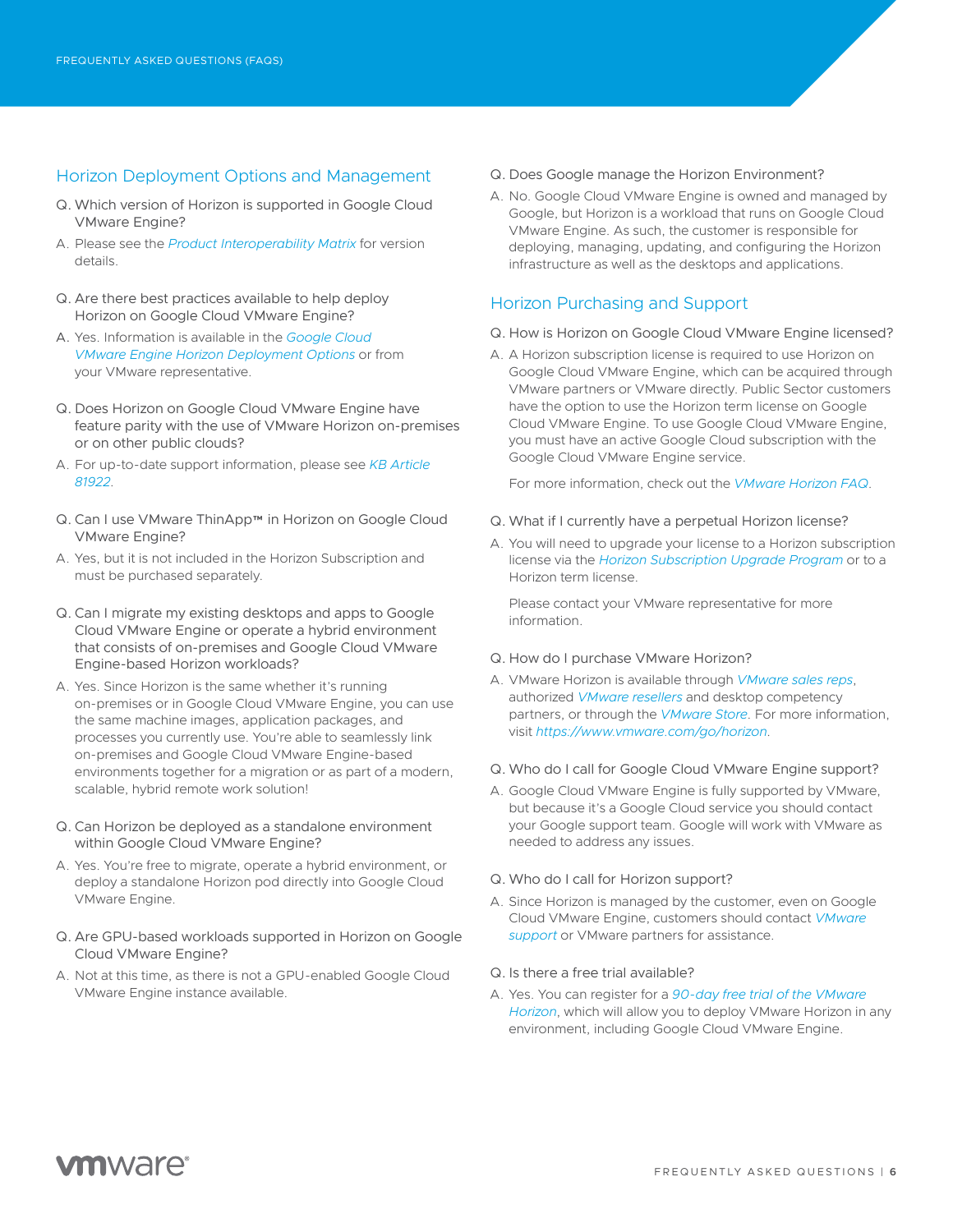### VMware Site Recovery Manager on Google Cloud VMware Engine

- Q. What types of customer situations or use cases does SRM on Google Cloud VMware Engine address?
- A. SRM on Google Cloud VMware Engine is ideal when an existing (or new) SRM customer requests hybrid cloud support and is not looking to adopt DRaaS (Disaster Recovery as a Service) solutions such as VMware Site Recovery (VSR) and VMware Cloud Disaster Recovery (VCDR). For more information about other VMware Disaster Recovery Solutions, visit the *[VMware DRaaS](https://www.vmware.com/solutions/disaster-recovery.html)*.
- Q. Who sells and supports VMware SRM term licenses on Google Cloud VMware Engine?
- A. VMware sells the Site Recovery Manager (SRM) on Google Cloud VMware Engine on term license using VMware's own sales motions, including its channels, to customers. VMware will provide support for the SRM license directly to customers. Please contact your VMware sales representative or *[GCVEsales@vmware.com](mailto:GCVEsales%40vmware.com?subject=VMware%20Site%20Recovery%20Manager%20term%20licenses)* to learn more.
- Q. What protection configurations does Site Recovery Manager on Google Cloud VMware Engine support?
- A. Site Recovery Manager on Google Cloud VMware Engine can protect (1) workloads running in an on-premises data center to a Google Cloud VMware Engine node; (2) workloads running on a Google Cloud VMware Engine node to an on-premises data center and (3) between different Google Cloud VMware Engine nodes, except for cross- cloud configurations.

Other Google Cloud VMware Engine nodes may be added in the future, but cross-cloud protection configurations may not be supported. Refer to the *[Site Recovery Manager FAQ](https://core.vmware.com/resource/site-recovery-manager-faq)* for the latest listing of hyperscaler clouds SDDCs that can be used with the Site Recovery Manager for Hyperscalers license.

Note that the Site Recovery Manager on Google Cloud VMware Engine term license cannot be used to protect workloads between on-premises data centers only—a separate Site Recovery Manager perpetual license is required.

- Q. How can customers obtain Site Recovery Manager for Google Cloud VMware Engine evaluation licenses?
- A. Customers can use the Site Recovery Manager on Google Cloud VMware Engine evaluation licenses on the *[Site Recovery](https://customerconnect.vmware.com/en/web/vmware/evalcenter?p=srm-eval&src=vmw_so_vex_tdege_155)  [Manager evaluation site](https://customerconnect.vmware.com/en/web/vmware/evalcenter?p=srm-eval&src=vmw_so_vex_tdege_155)*. After the 60- day evaluation period, and for production use, customers will have to purchase the Site Recovery Manager for on Google Cloud VMware Engine term license. The evaluation licenses can be replaced with a term license and Site Recovery Manager will continue to work non-disruptively through this evaluation to production

conversion process. Host nodes will need to be obtained directly from Google Cloud through the standard mechanisms they may offer (e.g. trial, on demand, etc).

- Q. What is the purchase model for SRM on Google Cloud VMware Engine term licenses?
- A. SRM on Google Cloud VMware Engine is available as a prepaid 1 and 3-year term license only and is licensed on a per protected VM basis in packs of 25 VMs.
- Q. What are the key features included in the SRM on Google Cloud VMware Engine license?
- A. The Site Recovery Manager on Google Cloud VMware Engine license is available in an enterprise edition. It is customermanaged and has the same features as the VMware Site Recovery Manager enterprise edition. Refer to *[https://www.](https://www.vmware.com/products/site-recovery-manager.html) [vmware.com/products/site-recovery-manager.html](https://www.vmware.com/products/site-recovery-manager.html)* for further detail.
- Q. Can customers use their existing SRM perpetual licenses on Google Cloud VMware Engine?
- A. No. Existing SRM perpetual licenses cannot be used on public clouds. A customer who uses SRM on Google Cloud VMware Engine cannot "Bring Your Own (SRM) Licenses.". A net new subscription for Google Cloud VMware Engine is required.
- Q. Is there an upgrade program available for customers who want to trade in their existing SRM perpetual licenses and get a credit towards the purchase of the SRM for Google Cloud VMware Engine term licenses?
- A. No, there's currently no official upgrade program for the SRM on Google Cloud VMware Engine license where customers on active SnS can trade in existing SRM perpetual licenses for a one-time credit towards a subscription purchase. If a customer requires financial consideration for their existing licenses, please work with your VMware sales representative to address customer-specific discount/pricing requests.